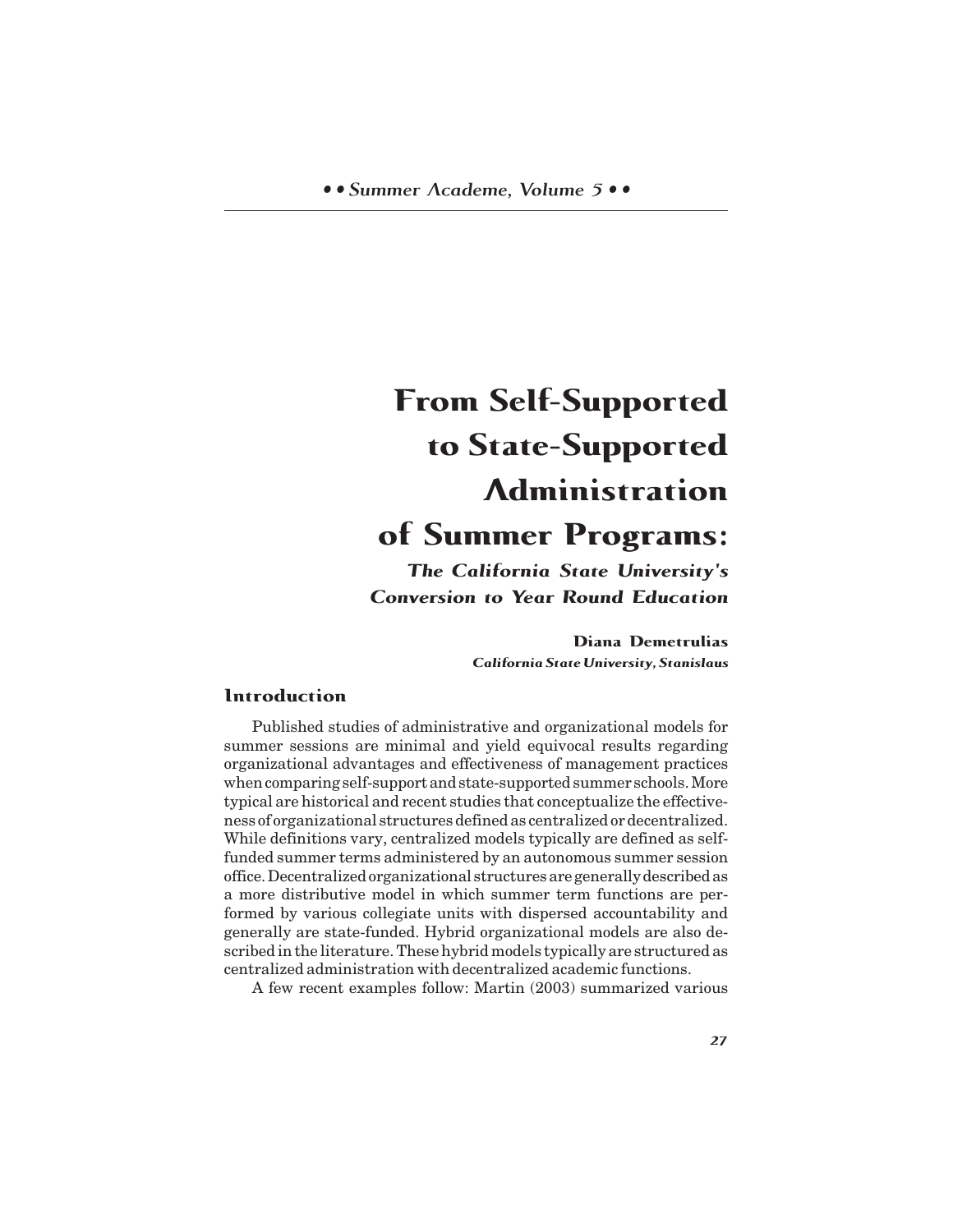myths associated with summer education and described the role of summer term as a catalyst for change, concluding that self-supported, revenue-sharing models have the highest success for attracting students and faculty—attributed primarily to an entrepreneurial, innovative spirit. Heikel (2000) studied the program effectiveness in centralized vs. decentralized administrative structures at four-year U.S. public research and doctoral institutions. Among the results were the conclusions that decentralized summer sessions were rated as less financially successful and more often found at larger universities while centralized models were rated as more successful in meeting student needs, more administratively efficient, and typically found at smaller universities. Funding models were highly varied ranging from self-generated income to allocation of funds to other permutations, but in general the self-support model was typical for centralized programs while decentralized programs were more reliant on funding allocations. Although data indicate a general tenyear trend for an increased number of decentralized programs, the change is slight, with the largest number of summer sessions continuing to be described as a centralized organizational structure. In studying the fiscal practices of doctoral research universities for characteristics of operating budgets, Johnson (2000) found that 57% of the universities used an allocation model, 38% were funded by self-generated income, and 5% used a decentralized approach in which revenue was directed to the college unit responsible for its generation.

Earlier studies by Young and McDougall (1985 and 1982) of both U.S. and Canadian institutions of higher education provided data about regional universities, master's only, and land grant universities. Their data of organizational structures, productivity measures, program creativity, leadership, and finance yielded significant differences associated with institutional size, among other demographic variables. Young and McDougall's 1991 study also provided normative information about summer session baseline data derived from one regional and four national studies and serves as a resource for the historical development, trends, issues, and evaluations of summer sessions. Saville and Master's (1989) survey of operational characteristics of summer programs at 107 U.S. land grant colleges and 15 private universities yielded mixed results regarding organizational advantages and management practices in comparing self-supporting and state-supported summer schools.

Heikel (2000) recommends that summer sessions be administratively centralized and programmatically decentralized. This hybrid model provides for curricular decisions and programmatic quality to be monitored by faculty, thereby controlling the curriculum, teaching faculty, student enrollments, and revenue sharing. It also allows for efficient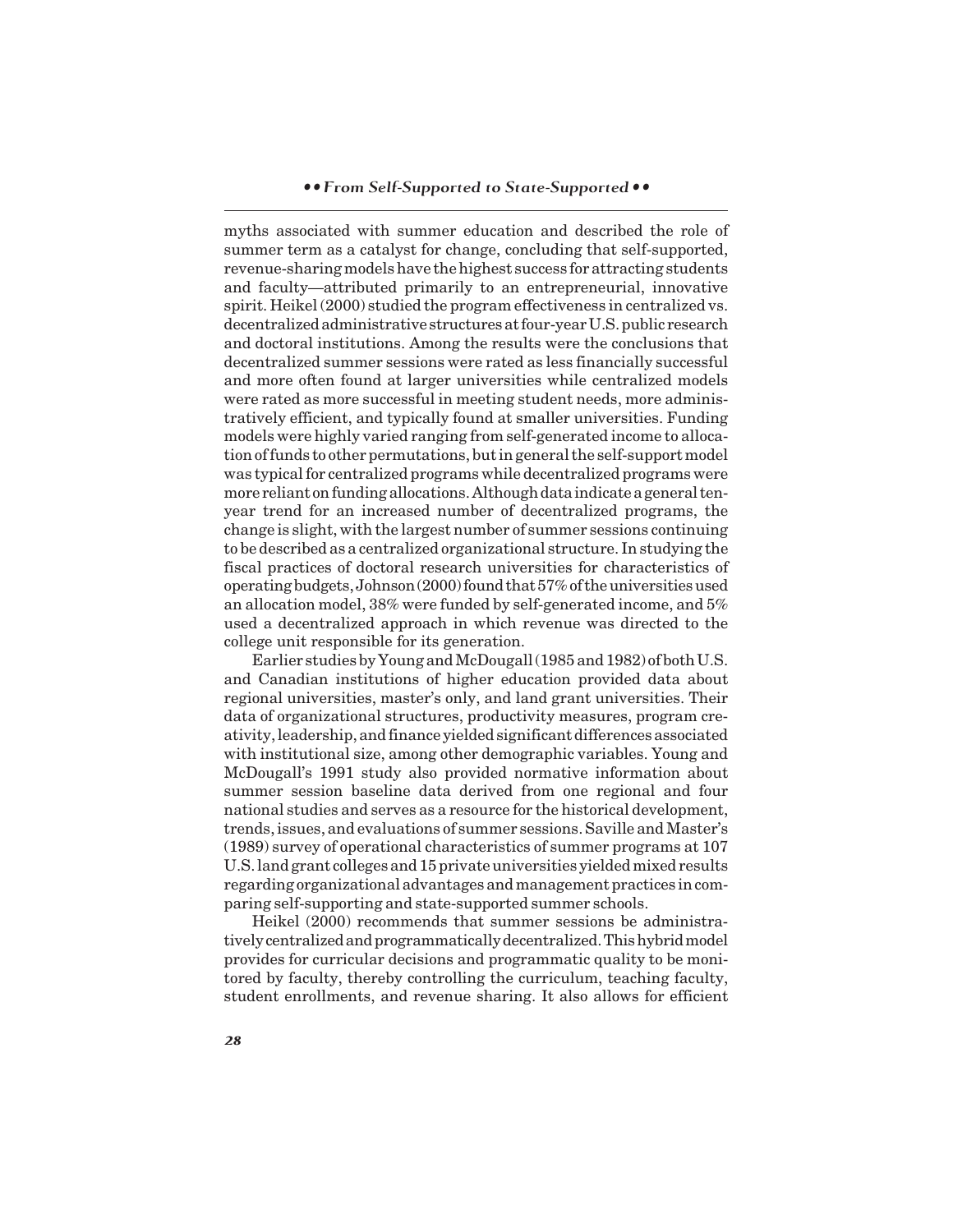administrative operations by an extended education or summer term office, providing fiscal efficacy and managerial efficiency.

Likewise, Hentschel (1991) argues that the most effective organizational model is a hybrid: "academically integrated and administratively centralized." This model retains the single organizational unit responsible for administrative support functions and community promotion. In its development and delivery of programs, the centralized unit does so in collaboration with the academic units that retain control of academic and faculty resources. The result is an entrepreneurial model with a higher level of integration of traditional continuing education programs into the university's academic mission. In support of this hybrid model, Hentschel (1991) describes the benefits, categorized as "programmatic, administrative, public relations, and fiscal."

Edelson (1995) describes the historical roots of centralization models for extended education, including summer sessions, and the cultural and fiscal forces that affect institutions of higher education. The author joins the debate of the superiority of centralization versus decentralization by describing the core issue as power ("…who controls adult and continuing education and its resources…") and of "institutional self interpretation." While not referring to alternate models as hybrids, Edelson (1995) recognizes the necessity for diverse organizational models, including one that is described as "matrix organization"—the establishment of temporary or ad hoc organizational structures designed for specific programmatic delivery and then dismantled when goals are achieved.

The experiences of the other universities as described in their various published reports enrich the review of the historical perspective of summer term models. Examples include the University of California's (2002 and 2000) and the University of Washington's (1997) descriptions of their multi-year conversion plan from a self-sustaining to a state-funded summer term.

Similarly, the California State University (CSU), the largest senior public university system in the United States, underwent a partial conversion from a self-supported to a state-supported summer term over the past three years. The CSU's experiences provide another resource for other universities and contribute to the research literature regarding year-round operations in higher education.

# **Case Study of the California State University**

This research is a case study of the process and outcomes of the conversion of summer term from self-supported to state-supported yearround operations (YRO) as experienced by the California State Univer-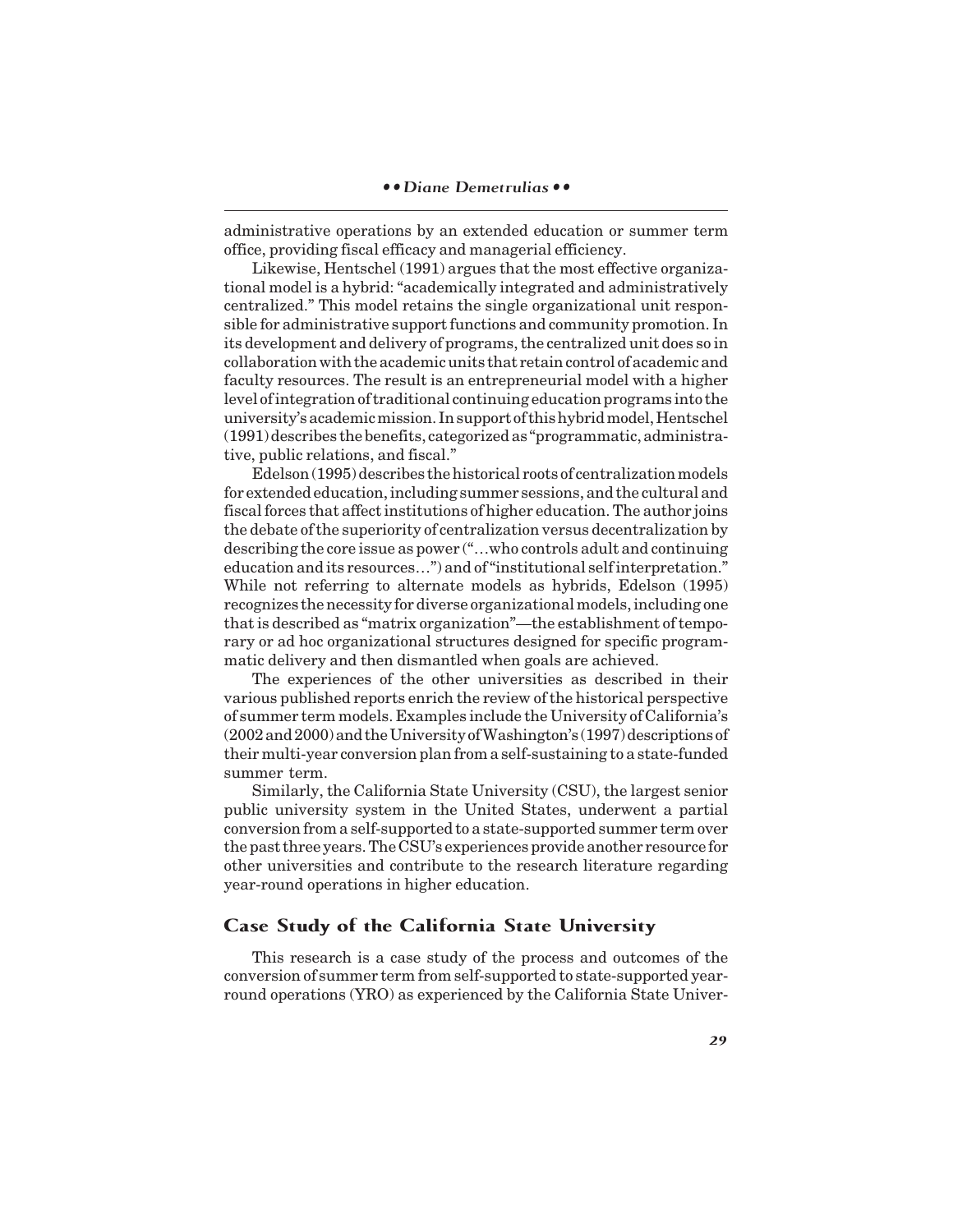sity. The CSU is comprised of 23 comprehensive campuses throughout the state of California, served in 2003 by 44,000 faculty educating 422,904 students.

In 1999, the California legislative analyst office issued a report indicating that California could accommodate one-third more students and save billions of dollars by using existing instructional facilities during the summer for three educational segments: University of California, California State University, and California Community Colleges. The analyst also described YRO's anticipated impact on students, curriculum, and extra-curricular programs. The report criticized summer pricing practices for educating students in the summer, described as contradicting basic economic principles—that is, off-peak times for education in summer should result in lower costs, not higher costs as was the case with self-support summer programs (California Legislative Analyst, 1999).

Subsequently, in March 2000, the CSU Board of Trustees endorsed enrollment management principles that reflected the CSU's commitment to year-round operations and began the process for converting fully to state-supported summer terms (CSU, April 2000). With the Governor's fiscal year (FY) 2001/02 budget, the prospects for obtaining the necessary marginal cost funding for the converted full-time equivalent students (FTES) became sufficiently favorable to proceed with a system-wide expansion of state-supported summer terms. Ten campuses were expected to convert all summer self-support programs and courses for matriculated students to state-support. Self-supported special sessions (other than a summer session) that meet appropriate criteria were allowed to operate during the summer (CSU, February 2002). The ten converting campuses could not be certain of the availability of conversion funding until the Governor's budget was released in January 2001, only five and one-half months before the new summer terms were to begin. Although preliminary planning had been funded during the 2000-01 fiscal year, summer 2001 commitments could not be made prior to the determination that the Governor's budget had funded the conversion enrollment.

During the transition from self-supported to state-supported summer sessions, YRO campuses converting to state-supported summer operations received incremental enrollment funding for the equivalent of the self-support FTES served in summer 1999 or summer 2000. They also received implementation grants to defray the costs of revised information systems and other one-time conversion costs. The campuses that did not convert in summer 2001 during the initial transition summer received "buy-down" funding. Such funding was provided to ensure that students at the non-YRO campuses did not pay more for summer education than the established state university fees paid during the academic year. Buy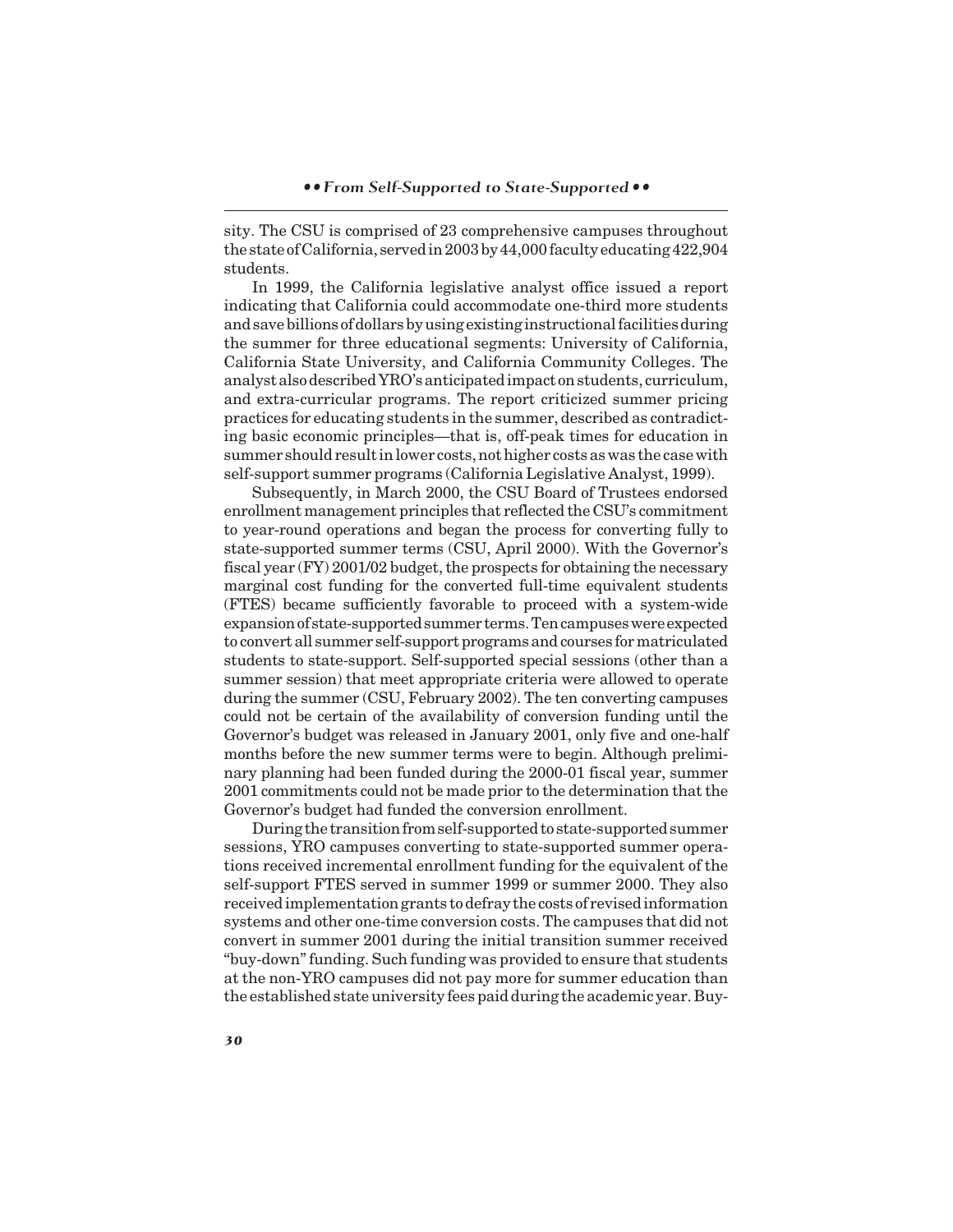down funding was provided by the state to implement the statutory Education Code requirement that matriculated students pay no more during the summer than during the academic year.

A key element of conversion with potentially negative consequences was the loss of revenue in the continuing education units previously administering summer term. While acknowledging that expanding statesupported summer terms may initially have the effect of decreasing the size and scope of self-support or extended education programs, the CSU administration affirmed its commitment to extended education as a valued component in the university's mission and indicated the expectation that the extended education units would continue and expand over time with a focus on the non-matriculated student (CSU, April 2000).

An essential component of YRO was the reduction of fees, relative to self-support fees, for students during the summer term. Higher fees for courses taken during the summer had been voiced as a complaint by students and voiced as a disincentive for summer enrollment. As such, YRO both accommodated this concern by lowering fees and by allowing campuses to charge summer fees based on a per unit fee schedule. Normally, in the traditional two-tier schedule, students pay a flat fee for course loads up to six units and another flat fee for course loads above six units. To further encourage summer enrollments, campuses also prorated or waived specified campus-based fees such as student union and health care fees.

Four primary goals of a state-supported summer term in the CSU guided the YRO conversion:

◆ To assist students in shortening their time-to-degree by offering a broad range of courses in summer with a particular emphasis on courses that are in high-demand during the academic year.

◆ To relieve program enrollment "impaction" conditions by offering combinations of courses and programs designed to increase the capacity of the CSU to serve the instructional demand in high-demand and strategic workforce disciplines.

◆ To avoid or defer construction costs for new instructional facilities by better utilizing existing facilities.

◆ To increase the total number of FTES served on an annual basis by reducing the cost of instruction to the student during the summer. (CSU, August 2001)

Within the CSU, five universities had state-supported summer terms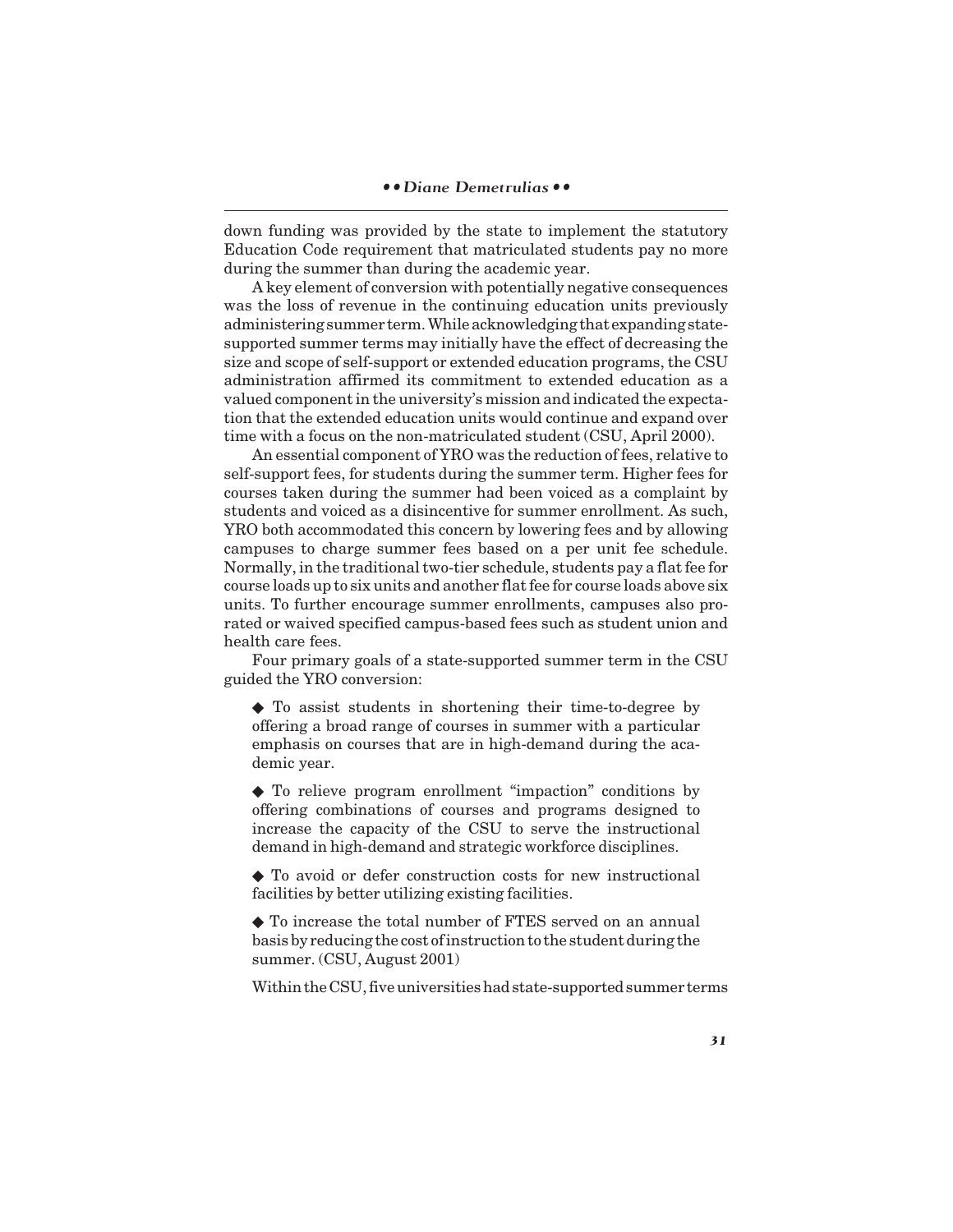prior to 2001 (four of these for over 30 years). Ten campuses converted to state-support in summer 2001, six were slated to convert in summer 2002, and two will convert to YRO as needed. However, the current California state budget limitations have delayed indefinitely the conversion of five of the six campuses scheduled to convert in summer 2002.

#### **Research Methodology**

The population of the study is derived from one large multi-campus system, comprised of individual universities of various sizes, regional locations, and distinctive academic missions—although each is united in its commitment to teaching and learning. Further, the study design provided an opportunity to describe not only the outcomes, but also a brief description of key elements of the transitional process in shifting from a self- to state-supported summer term. This information is useful to universities considering possible changes in organizational structures, providing insights as to the structures used to achieve this transformation, as well as the results.

Three data sources were used to answer the research question—what are the processes and effects of conversion from a self-supported to a statesupported summer term as part of a year-round operation as perceived by university academic and extended education administrators?

First, enrollment and expenditure data were extracted from CSU system analytical studies reports for the college years 2000-2001 and 2001-2002. Expenditure data included conversion costs for curricular planning/implementation, faculty salaries, project management, marketing, staff support, financial aid, information systems revisions, facility operations, and student support services.

A second data source was derived from the individual campus reports in which campuses identified issues regarding student enrollments and expenditures to the CSU system institutional research office in 2001 and 2002 for the purpose of legislative reporting and for assessing the degree of successful first- and second-year conversion. Campus YRO coordinators reported on such issues as academic instructional offerings, breadth and quality of instruction, instructional calendar, student services, faculty and staff compensation, employment issues, and success factors.

Complementing the synthesis of CSU data and campus reports were semi-structured interviews administered individually in college year 2002-2003 by the researcher with academic administrative officers and extended education administrators from the ten conversion campuses that began full implementation of YRO in 2001. Interview questions expanded those issues identified in the campus reports.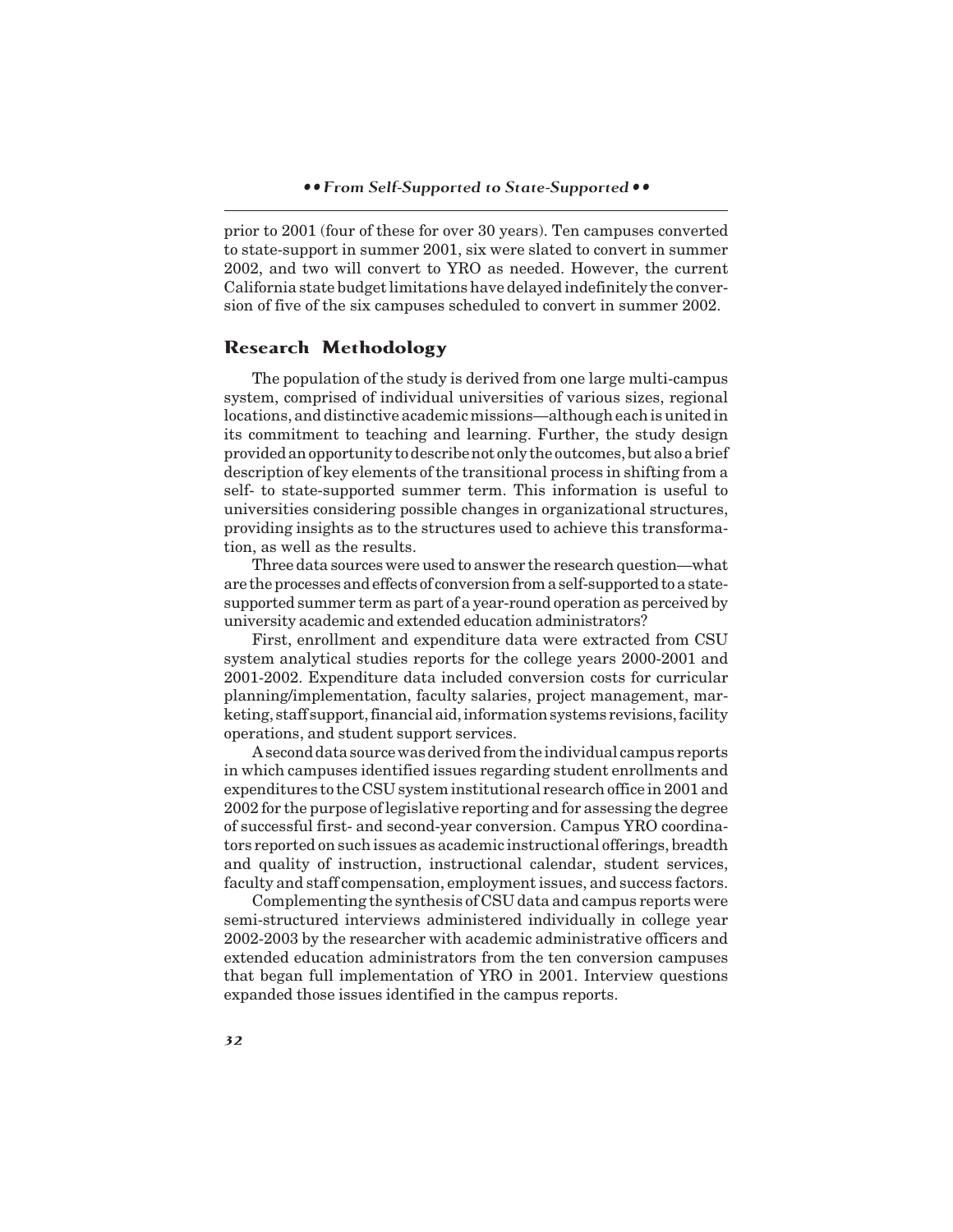#### *• • Diane Demetrulias • •*

The interview protocol for academic administrators responsible for summer term was designed to identify key issues, challenges, and recommendations with regard to the conversion from a self- to statesupported summer term. The semi-structured interview protocol for academic administrators included the following common elements, modified as necessary for the unique perspectives of the ten CSU campuses:

- 1. Essential elements that led to the decision to convert to a statesupported summer term.
- 2. Key players involved in the conversion process and their roles prior, during, and after the conversion.
- 3. Administrative officer and unit responsible for summer term
- 4. Enrollment issues during summer and other terms.
- 5. Administrative issues during and after the conversion process.
- 6. Issues continued to be addressed as a result of a statesupported summer session.
- 7. Program offerings during the summer session.
- 8. Fiscal issues and effects.

Questions to the extended education administrators were similar to those of the academic administrators. Additional questions were designed to elicit their perceptions of the effects of YRO conversion on extended education and the methods they have employed to redefine and redirect their self-support organizational units. This interview protocol included the following elements:

- 1. Participation of the extended education administration in the conversion decision and process.
- 2. Current participation of extended education in the administration of summer term.
- 3. Effects of a state-supported summer term on extended education enrollments, program offerings, revenue.
- 4. Continuing issues.
- 5. Methods to redefine and redirect self-support organizational units.

## **Response Rate**

The ten CSU campuses participating in the study were Dominguez Hills, Fullerton, Long Beach, Sacramento, San Bernardino, San Diego, San Francisco, San Jose, San Marcos, and Stanislaus. Eight are semester calendar campuses; one is a quarter calendar campus and one employs a modified (4-1-4) semester calendar. For the ten participating campuses,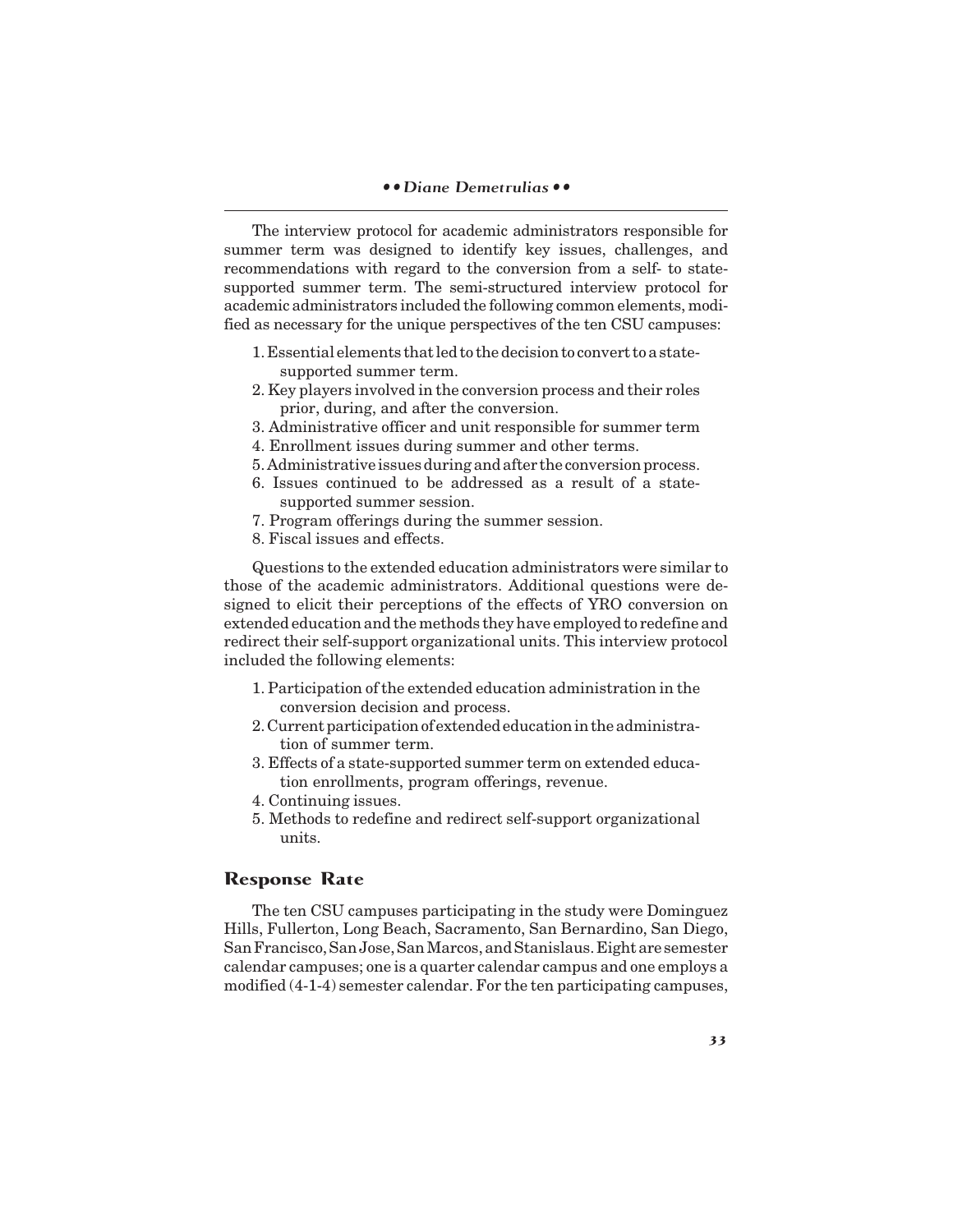the mean college year annualized FTES enrollments for 2002-2003 were 19,524, with a range from 6,110 to 28,474. Sixty percent of the campuses' FTES enrollments exceed 22,000.

Twenty-eight administrators were interviewed: eleven campus deans or associate deans/directors for extended or continuing education; ten campus vice presidents/associate vice presidents for academic affairs; three campus vice presidents/associate vice presidents for business/ finance, and four from the system office (academic affairs, business/ information management, and extended education).

## **Results and Discussion**

The results described below are limited to selected elements that were viewed by the administrators as most important or that the researcher concluded illustrated the greatest disparity of responses between the academic affairs and extended education administrators. Other elements contained in the interviews and in the campus narrative and fiscal reports are omitted from discussion. Data are reported in the aggregate without identification of individual campuses.

## **The Conversion Process and Timeline**

The extremely short conversion timeline was cited by academic affairs administrators as a most challenging administrative issue during conversion. Most campuses had five months or fewer from the time of notification to conversion. While challenging for the campus administration, it was also a shocking transition for extended education administration. In summer 2000, six of the ten campuses offered selected programs on a pilot partial state-supported summer. Pilot programs allowed campuses to offer selected majors during the summer under state support while simultaneously offering the remainder of the programs under self-supported extended education administration. The mean term summer FTES for the pilot YRO summer was 272 with a range from 68 to 703. Campus academic administrators described the pilot summer as an important element in the conversion process, having provided an identification of key processes necessary for conversion and problems associated with a full conversion. It also provided a trial test to determine student participation and enrollment demands.

While three campuses contracted with their extended education units to administer summer term during the year of conversion only, and two campuses continue to contract with their extended education units for summer administration, the other extended education units found a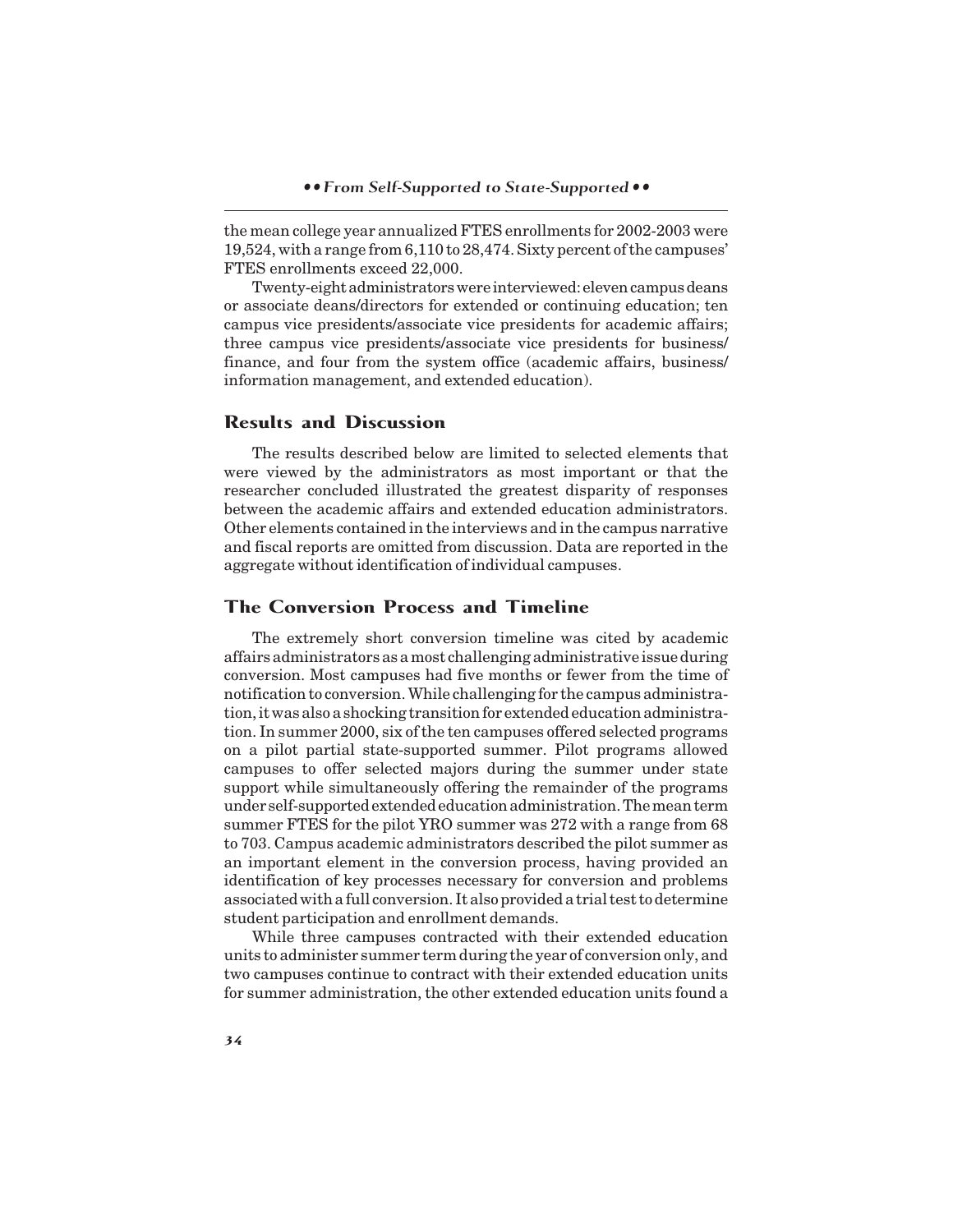major source of revenue removed, with little lead time, when all summer term functions were moved to state administration.

Although one campus appointed the extended education dean as cochair of the conversion process, the other extended education administrators reported that they had little, if any, participation in the decisionmaking process for conversion and generally were not involved in the conversion process itself. They identified two key factors affecting the decision to convert: fiscal incentives provided by the state legislature (base funding in addition to one-time conversion cost funding) and political pressure to increase student access by lowering student fees. Two of these administrators expressed the view that the extended education administrators should have anticipated this decision for at least two years prior to conversion but instead were "in denial" and their inaction interfered with prudent planning and assertive action. Seven extended education administrators expressed disappointment with the suddenness of the decision and the lack of consultation and thoughtfulness regarding the implications of a conversion.

A second key issue identified at the time of conversion was the importance of communication to campuses to ensure a common understanding of issues, processes, and changes necessitated by the conversion. Most campuses appointed an academic administrator the responsibility for coordinating the YRO conversion with the expectation that summer term would be administered through infrastructure support similar to the other terms. As a result, most YRO coordinators served as the contact person for problem solving and reporting as needed, but their time commitment had been reduced substantially from the first year of conversion. The academic administrators reported that the successful conversion in a breathtakingly short timeframe occurred because of effective communication processes and the establishment of teams of staff who worked together to create and implement conversion systems. Some campuses formed formal conversion task forces or conversion committees while others used more informal and smaller teams of staff. Whatever the structure, the teams generally included senior administrators, second-level managers, faculty leadership, staff, and students. Eight of the campuses reported that these ad hoc teams were no longer needed and have been disbanded.

## **Faculty Compensation**

Both academic and extended education administrators cited faculty compensation as a key conversion issue. Campuses were to abide by all provisions of the collective bargaining agreements (and other, campus-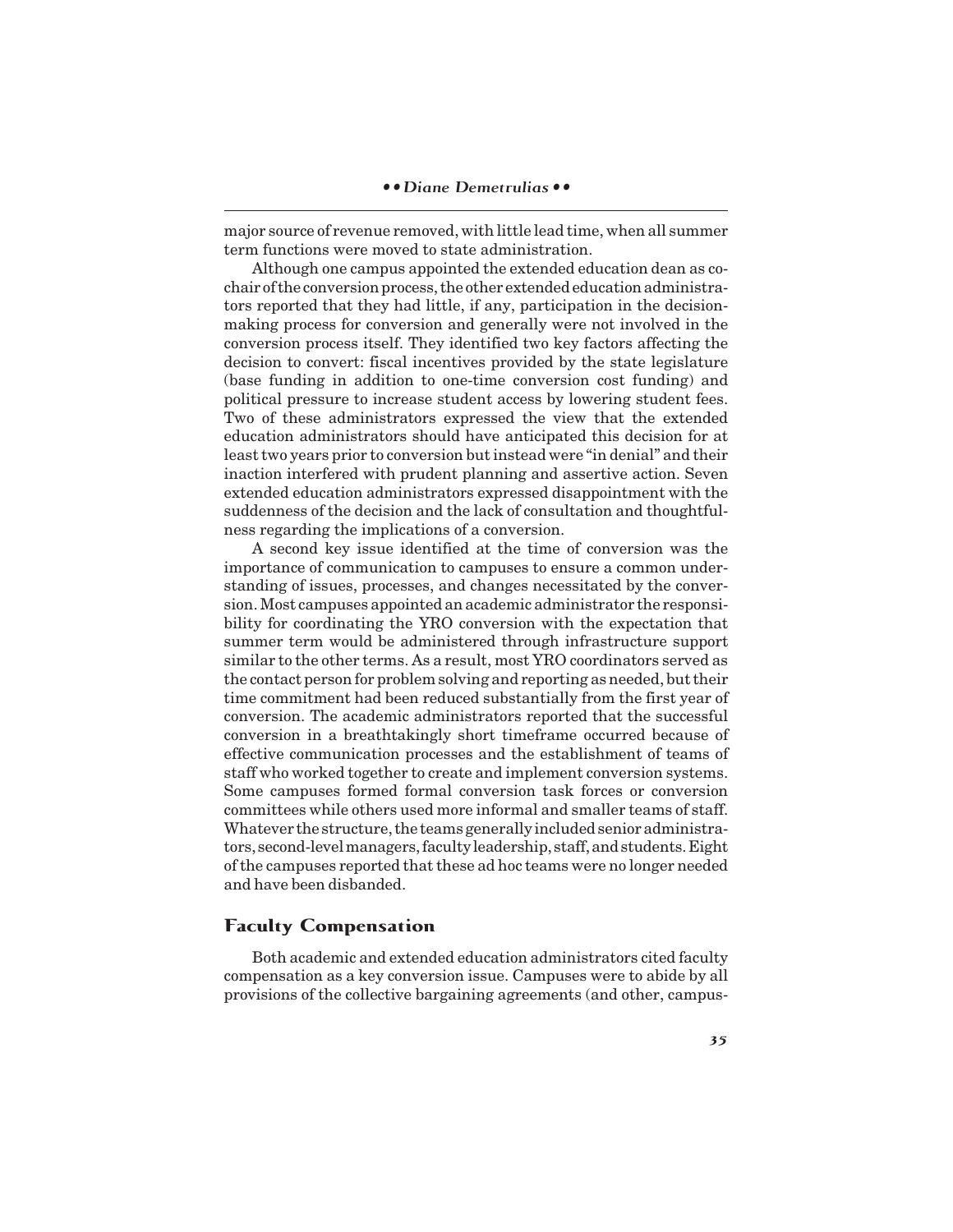specific, approved memoranda of understanding) in developing summer staffing, pay scales, workload assignments, overload allowances, and other work practices. Faculty members were generally compensated on the basis of extra pay for extra work, at the pay rate they received during the traditional academic year. Under the collective bargaining agreement as interpreted by CSU administration, faculty teaching (voluntarily) in state-supported summer terms receives compensation computed per unit of instruction as 1/30 of their regular academic year salary. However, a dispute over the methodology for faculty compensation (1/24, rather than 1/30) remains an issue subject to contract negotiation and grievance settlement (CSU, February 2002).

Currently, faculty salary for summer teaching under state-support is substantially higher than the compensation received under the extended education compensation schedule. This has led to an increased number of faculty requesting to teach during summer term. By means of separate formal agreements with the local chapters of the faculty union, faculty on only three of the CSU YRO campuses can "spread" their regular academic year workload over the entire college year. However, faculty are eligible to substitute the summer term for one of their regular academic year terms (for example, teaching in summer rather than the fall or spring semester) provided that such an assignment does not exceed the contractual 180 workday limit and has the authorization of the university president. Administrators reported that the faculty providing instruction during the summer were a subset of the same faculty that provide instruction during other terms with a comparable mix of tenured, tenuretrack, visiting lecturers, and part-time faculty.

The major continuing problem cited by academic administrators is faculty compensation—both from the perspective of method of calculation and the high cost of instruction. Campuses reported an increased pressure from faculty to increase the rate of compensation from 1/30 to 1/24. Half of the campuses also reported increased faculty requests to offer courses though extended education at the lower extended education salary schedule when the class size is below state minimums for course offerings. About half of the campuses indicated faculty requests to meet their teaching obligations by substituting summer teaching for another semester or by distributing their teaching load over the semesters, including summer term. Also of concern is the mix of full-time to parttime faculty, along with seniority issues of entitlement to first-rights of refusal for teaching during summer term. The summer salary compensation and workload options remain subject to collective bargaining, and therefore these issues may change over time.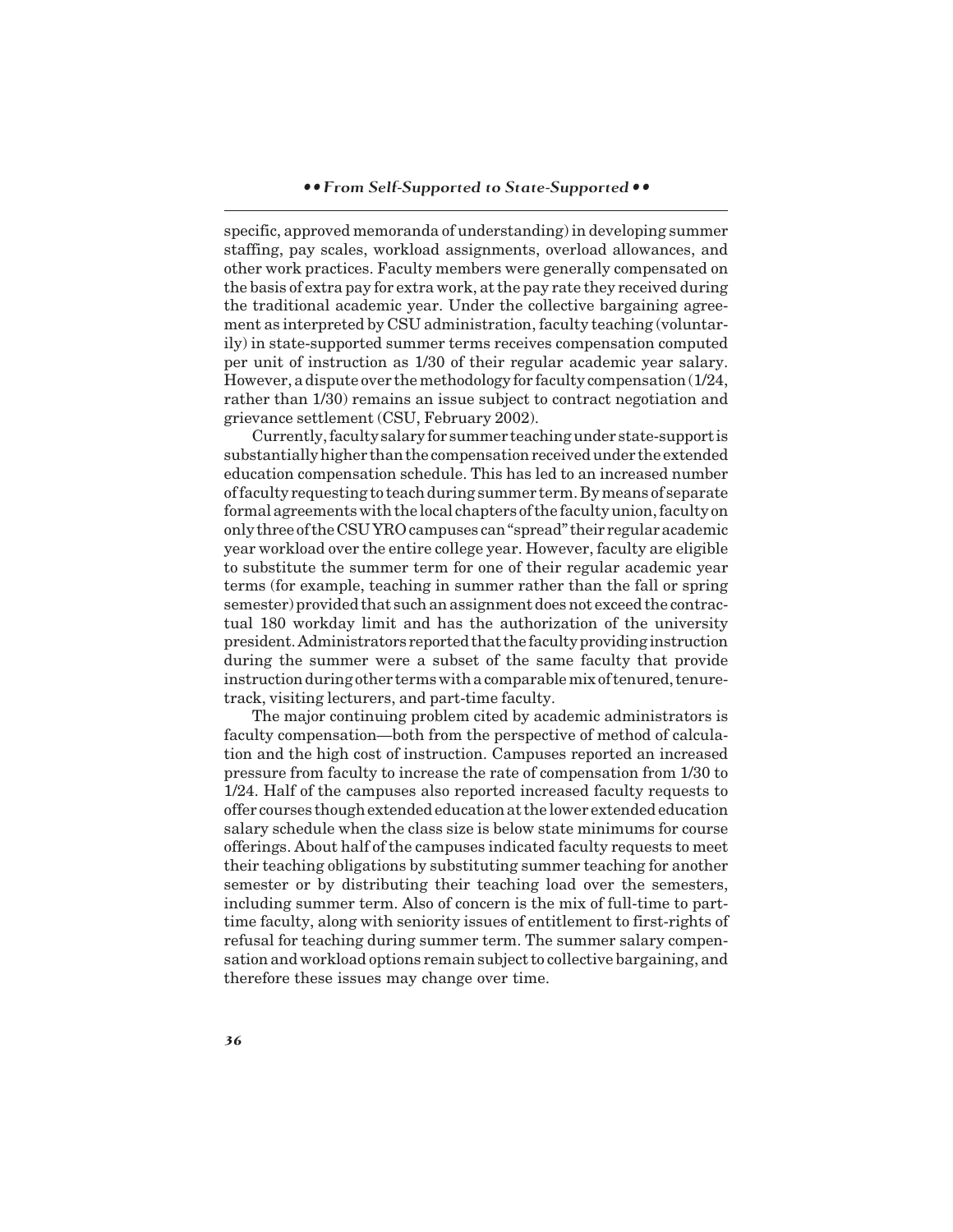# **Fiscal Impact on Extended Education**

The most contentious impact of summer state-support conversion is the negative fiscal impact on self-support extended education units in the CSU. For seven of the ten campuses, the extended education administrators described the loss of summer session revenue as devastating, leading to administrative and staff layoffs, severe reduction of operating expenses, loss of venture capital for new program development, and an increase in student fees for other self-support programs. It was estimated that 60%-79% of the extended education revenue was generated by summer term. When this source of revenue was removed by conversion to a state-supported term, the fiscal effect was significant.

The three campuses that did not describe a catastrophic effect on extended education operations were two large campuses and one smaller new campus with a diversified portfolio of program offerings and less dependency on summer revenue for operations. They indicated that summer term administration was rather straight forward, with systems established to reduce the amount of staff time devoted to its delivery. As a result, they retained and redirected their staff to more lucrative ventures including international programs and special session programs for specific audiences (such as executive MBA, computer engineering, and applied master's degrees). These extended education administrators also noted that many of their academic departments have become more entrepreneurial and receptive to new ideas for program delivery through extended education now that departmental faculty has lost summer session revenue for their special projects.

Extended education administrators on six of the YRO campuses reported a massive anxiety as to the future, seeing a bleak outlook made even more onerous given the poor financial economy of the state of California and the concomitant ability of business and industry to contract with CSU campuses. These administrators described the necessity of analyzing each program on the basis of cost-center profitability at the expense of "butchering" or eliminating community service programs that met their mission and promoted goodwill but were not fiscally profitable. When asked about the future plans, the extended education administrators reported a redirection of staff time and investment in noncredit contract extension, special sessions with academic departments, and new markets for international program delivery, academic certificate programs, and technology. They indicated the need to reposition staff—aggressively—for the training and education function for businesses, military contracts, workforce development, and in-house corporate training.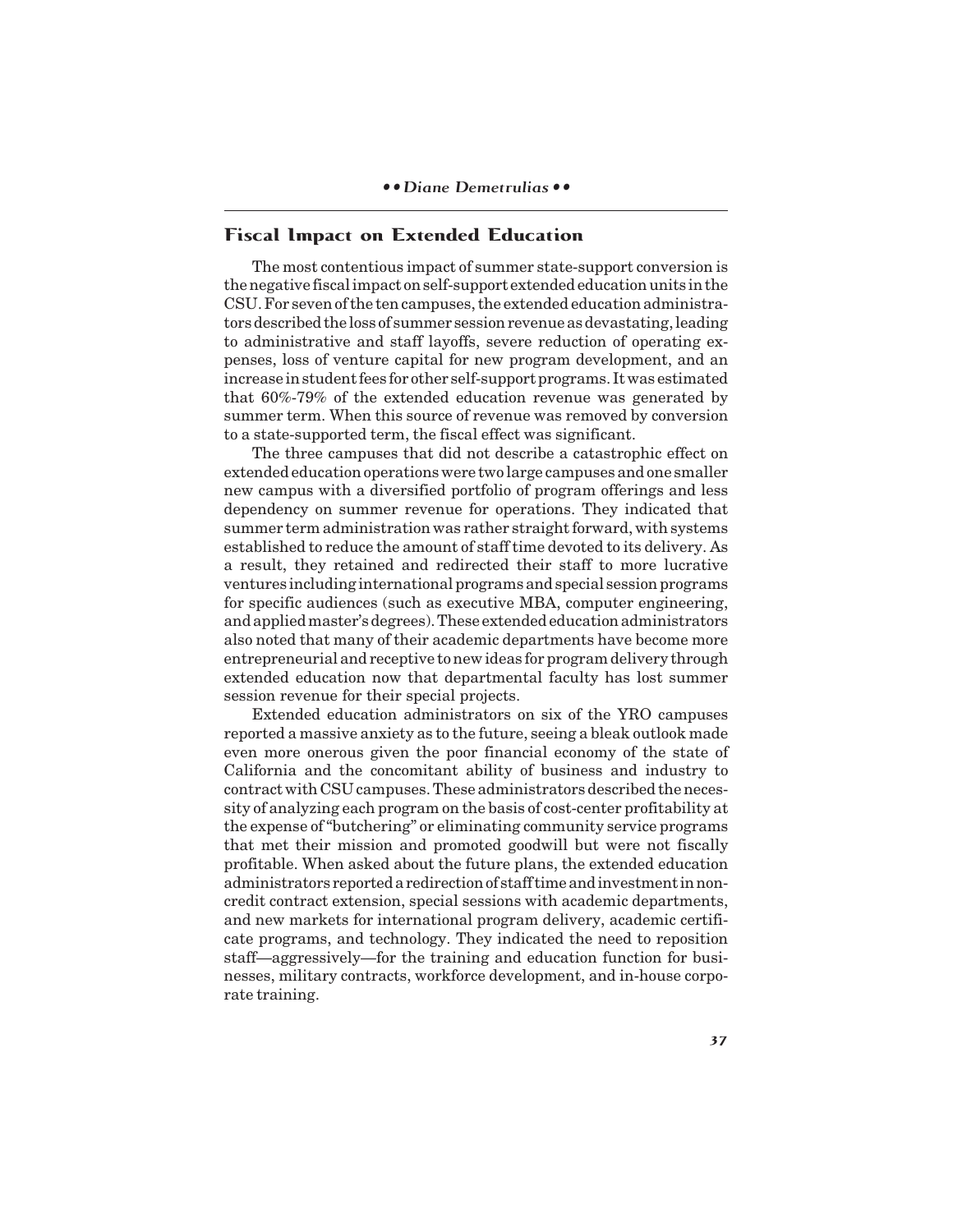#### *• • From Self-Supported to State-Supported • •*

In addition, the extended education administrators cited the loss of summer term revenue as venture capital as a key factor for future success. With loss of flexibility to offer innovative, experimental programs that may take two to three years to earn excess revenues and less time to incubate programs, fewer administrators are willing to mount new programs. They are now being asked to increase risk-taking, but with budgets spiraling downwards on most campuses there is a tendency to become more cautious and less experimental. Extended education administrators described the situation they face as ironic—being told to be risk-takers and innovative while their research and development funds for programmatic investment were removed.

In contrast, the academic administration generally did not describe the conversion as a devastating blow to their extended education units. While neither cavalier nor insensitive in their responses, most of the academic administrators indicated that summer term revenue had camouflaged the general lack of entrepreneurial and self-support mission of extended education. Generally, the academic administrators expressed the belief that the full costs of offering summer term through extended education had not been borne by extended education. Because many fixed and variable costs for summer term were subsidized by the state, there was the illusion of greater efficiency and earned revenues by extended education. Though acknowledging the sudden loss of revenue, they noted that extended education administrators now had an opportunity to pursue the CSU's mission more vigorously and without the encumbrances of a summer term. They expressed confidence that extended education units will demonstrate creativity and entrepreneurial actions that lead them genuinely to be self-supporting and responsive to both the external community and the campus community, working more closely with faculty to enrich programmatic offerings of the university.

Academic administrators stated that the extended education units on their campuses have begun to streamline their operations, improve program quality and effectiveness, analyze fiscal opportunities, enhance marketing research, and focus on program distinctiveness, thus strengthening responsiveness to the external community.

## **Budgeting Processes for State-Supported Summer Term**

Academic administrators reported various approaches related to the budgetary structures for summer term. Some campuses allocated college year FTES to colleges/departments with no differentiation of FTES or corresponding budget for summer term. Others segregated budgets for summer term and made separate allocations for covering costs through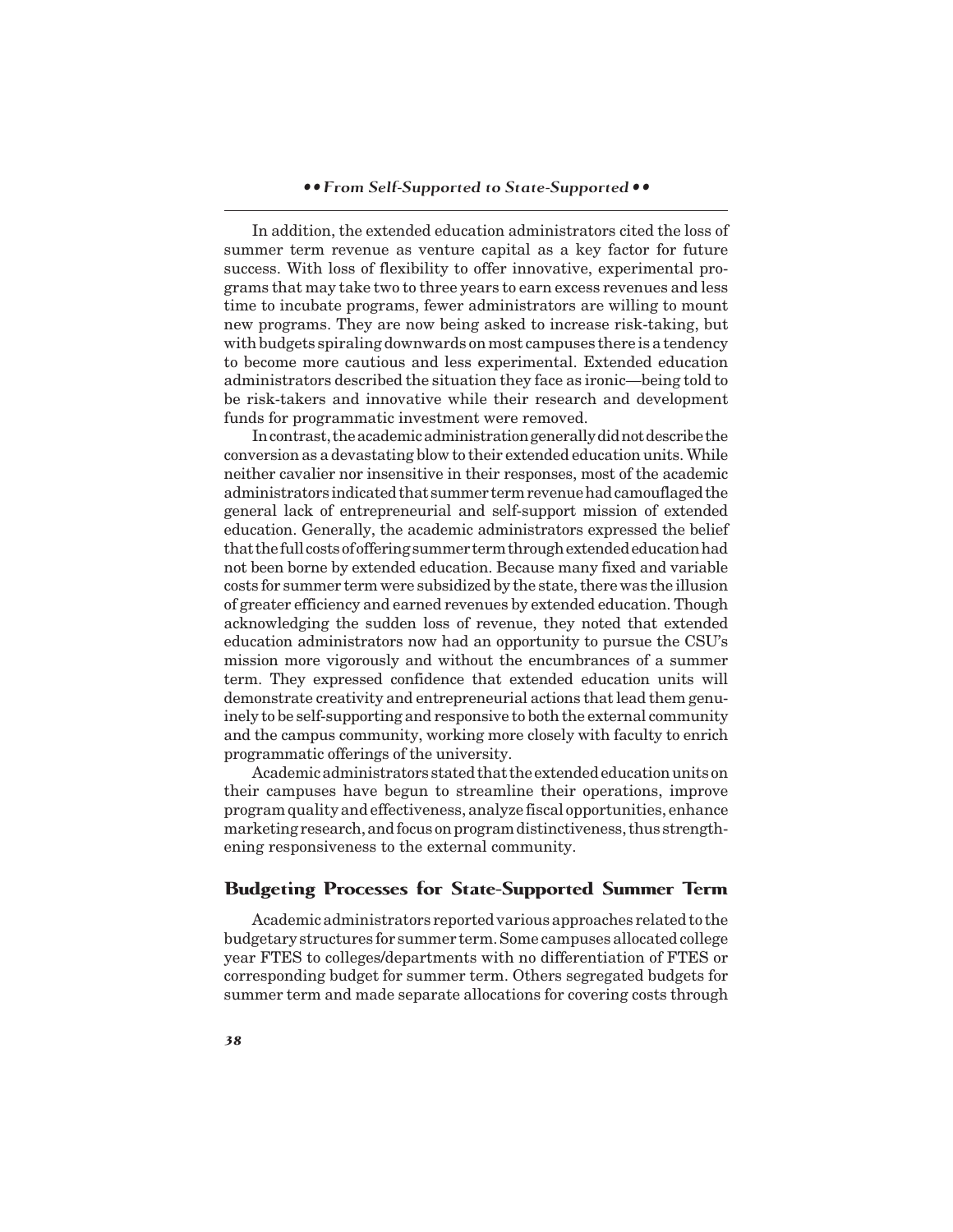a central budgeting process. A few made separate FTES targets for summer term, but did not differentiate the budget associated with terms. No discernable differences were apparent in superiority of budgetary systems.

# **Facilities**

Facilities usage was another important factor of YRO. With legislative concurrence, the CSU established a threshold for capital expansion that included summer term targets. For example, campuses are expected to achieve over time summer term FTES enrollments that approximate a stated percentage of their fall term enrollments: 40% for urban campuses and 25% for rural campuses.

Academic administrators indicated that concerns about the possible negative impact of increased summer enrollments on other academic terms generally were not realized. Most campuses reported an increase in enrollments in all terms, some campuses were at enrollment capacity for all terms, and others wished to see more of a shift of enrollments to summer from fall and spring so they may accommodate growth.

# **Student Access/Enrollments**

Overall, summer enrollments indicate an increase in both headcount and FTES on the ten conversion campuses. A comparison of summer term enrollments in the first two years of conversion indicate a growth of 13.79% in FTES summer term enrollments from 2001-2002 and an approximate growth rate of 11.1% from 2002-2003.

Campus FTES term enrollments in summer 2001, the first year of conversion, showed a mean of 1,994 and a range from 452 to 3,207. Campus FTES term enrollments in summer 2002, the second year of conversion, were a mean of 2,269 and a range from 667 to 3,604.

A key difference in the responses of extended education and academic administrators was the perspective of enhanced student access. The academic administrators reported that summer term afforded a greater number of students access to more and varied courses than were offered under self-support. During summer term most campuses attempted to satisfy demand for courses often closed because of high enrollments during the academic year, offered concise designed courses for targeted programs (e.g., teacher education, nursing), and for special populations such as students who needed to fulfill remediation requirements.

In contrast to academic administrators, extended education administrators identified the loss, not gain, of student access in that the state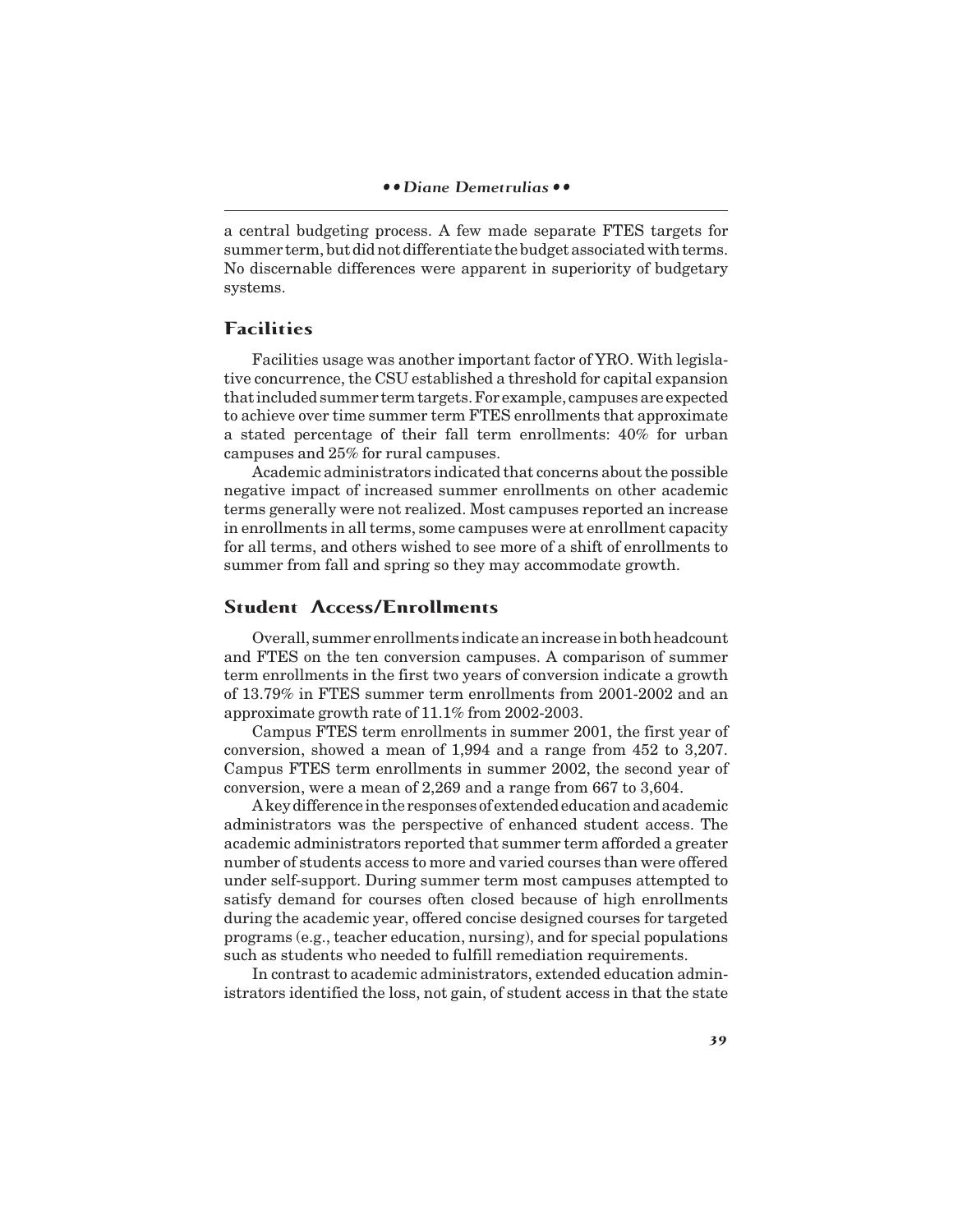can offer only a finite number of courses given FTES allocations and state funding and at maximum class sizes. Under extended education, courses with lower enrollments could be offered with accompanying lower faculty salaries. This was no longer possible after conversion given state expectations and CSU system regulations. Access of international students to CSU programs was also cited as a key issue as international students under a state-supported summer term must pay non-resident tuition, substantially higher than the fees paid for summer under a fixed cost per unit for both residents and non-residents when offered through self-support. Related are concerns about offering courses that are compensated on a per student headcount, such as student teaching, internships, individual study, and graduate thesis research. Academic administrators reported the prohibition or severe restriction of the number of course offerings of this type because of the high cost for summer offering.

#### **Summary**

The results of this exploratory study should be viewed as preliminary, recognizing the complexity of discerning the impact of state-supported summer term within the context of several possible confounding variables such as simultaneous changes in fiscal support and organizational structure. The findings may also have been affected in that the CSU experienced overall increases in FTES in summer, as well as other terms. Enrollments at the five non-YRO campuses were slightly lower, but not statistically significant, in comparison to the ten YRO campuses. Further, the indicators of success and accountability measures for the four stated goals (student access, instructional/curricular offerings, facilities, and cost of instruction) were in the early stages of development during the conduct of this study.

The changing economic context for the YRO conversion is important for understanding the findings. At the time of YRO conversion in summer 2001, the California state budget was robust with no indication of darker days to follow. Student demand for higher education was and continues to be high with CSU FTES enrollments increasing at a growth rate of 8.9% from 2000-2002 (from 290,554 to 316,396). Forecast for the next decade from the California Post-Secondary Education Commission (CPEC) is an increase of 129,681 or 37.07% growth in full-time equivalent students for the CSU (CPEC, April 2001).

Unfortunately, one year later in 2002-2003, the CSU faced legislatively mandated budget reductions of \$125 million, about 5% of its budget. Additionally, the CSU campuses faced in 2003-2004 new fiscal reductions of \$304 million, about 13.7% of the CSU \$2.6 general fund budget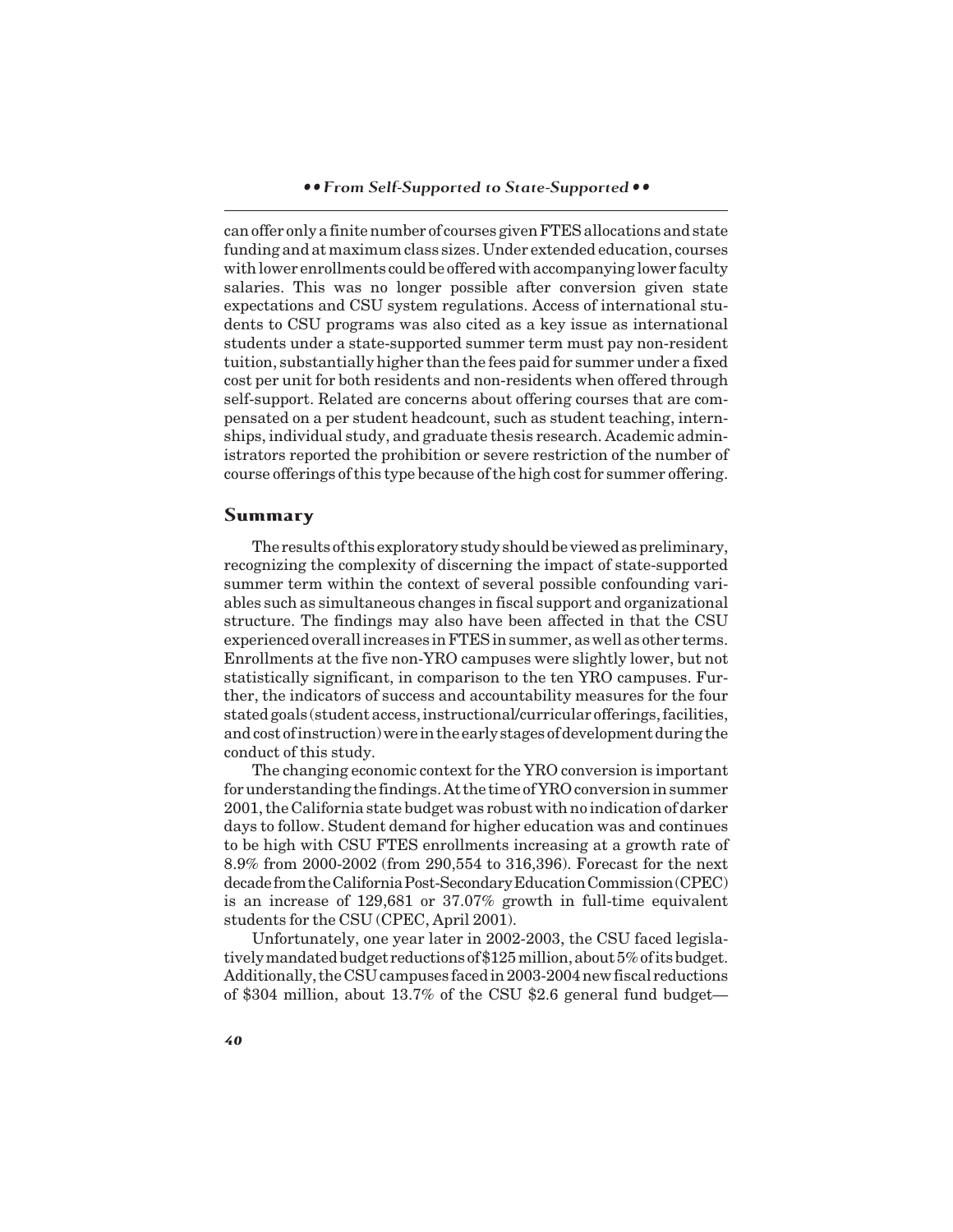further decreasing its ability to respond to continuing student enrollment demands. Simultaneously, extended education units faced an external market in which business, industry, K-16 education, social services, and government were significantly restricted in their ability to invest in employee training and other programs.

Given this context, about 70% of the extended education administrators in this study expressed the view that it may have been more fiscally prudent to retain summer term as a self-support function, given the poor economic climate now facing California and the invalidity of the financial assumptions of strong economic times for summer term conversion. Yet for students' educational access, political commitment, facility utilization, and organizational efficacy, almost all of the academic administrators affirmed the importance for the CSU to continue its commitment to full conversion to YRO. The conversion of the CSU to state-supported summer terms has been a significant undertaking and is a critical component in the CSU strategy to serve the growing demand for access to higher education in the state of California.

After three years offering of summer term under a state-supported model, academic administrators reported overall success in terms of administrative structures and integration of processes into regular campus operations. Their key advice to others, considering conversion, is to proceed with sufficient lead-time for careful planning, consultation, communication, and implementation.

Conversely, the advice from extended education administrators to other state universities: do not convert! Their collective, but not unanimous, view was that a centralized, self-support administrative structure for summer term provides flexibility, agility, innovation, and responsiveness to student needs and changing markets—particularly evident when states face fluctuations in budgetary support for education. They suggested campuses consider elements beyond the fiscal impact: the loss of experimentation, entrepreneurship and investment in new programs, and reduced community service as a result of YRO conversion.

Preliminary assessment of the degree to which the conversion to a state-supported YRO summer term for a large multi-campus system as the CSU has achieved its four-stated goals (student access, instructional/ curricular offerings, facilities, and cost of instruction) suggests a successful conversion, with continuing progress toward full conversion. A multiyear analytical study is underway of the effects of YRO for the CSU students, faculty, administration, staff, and community.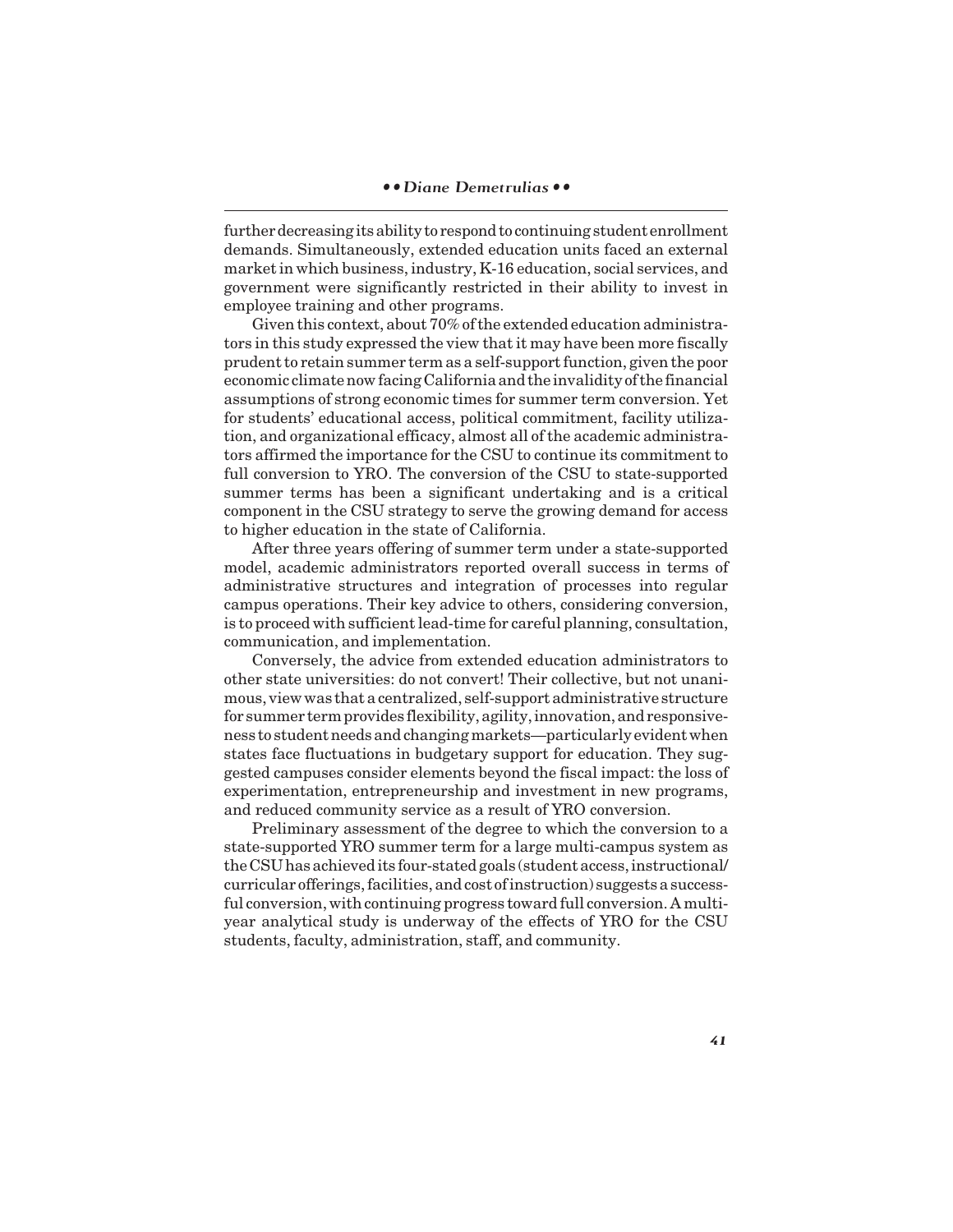*• • From Self-Supported to State-Supported • •*

# **Postscript**

The budget crises facing California intensified after the completion of this research study. As a result, during the summer 2004, the Chancellor of the CSU system authorized campus presidents to establish a special session summer term—only for summer 2004 and only if necessary to meet expectations for student access/enrollments and budgetary reductions. For summer 2004, six of the ten YRO campuses in this study reverted to a self-supported fiscal model for summer term 2004. For the CSU system overall, the 23 campuses funded summer terms as follows: 12 self-supported, seven state-supported, and one mixed/hybrid model (three offered no summer term).

To ensure future quality, access, and affordability, the California State University Chancellor and the University of California President negotiated a Higher Education Compact with the new governor. Effective 2005-2006, the compact is expected to lead to sufficient funding for enrollment growth, thus allowing summer terms to resume as statesupported offerings.

## **Note**

This research was support in part by the Research Consortium for the Theresa Neil Memorial Research Fund. The Fund is financed by the Association of University Summer Sessions, North American Association of Summer Sessions, North Central Conference on Summer Schools, and the Western Association of Summer Session Administrators.

# **References**

- California Legislative Analyst's Office. June 2002. Analysis of the 2002-03 budget bill, funding higher education capital outlay. http://www.lao. ca.gov/ analysis\_2002/cap\_outlay/co\_04\_cc\_funding\_highered\_an102.htm
- California Legislative Analyst's Office. February 1999. Report on year-round operation in higher education. http://www.lao.ca.gov/1999/021299\_ year\_round.html
- California Post-Secondary Education Commission. April 2001. Executive director's report. http://www.cpec.ca.gov/commission/agenda0104/tab\_03.pdf
- California State University. April 2000. Feasibility study on year-round operations, a report to the joint legislative budget committee. http:// www.calstate.edu/YearRoundOps /April\_2000FinalReport.pdf
- California State University. August 2001. Implementation guidelines for the system-wide expansion of state-supported summer terms. http:// www.calstate.edu/YearRoundOps/